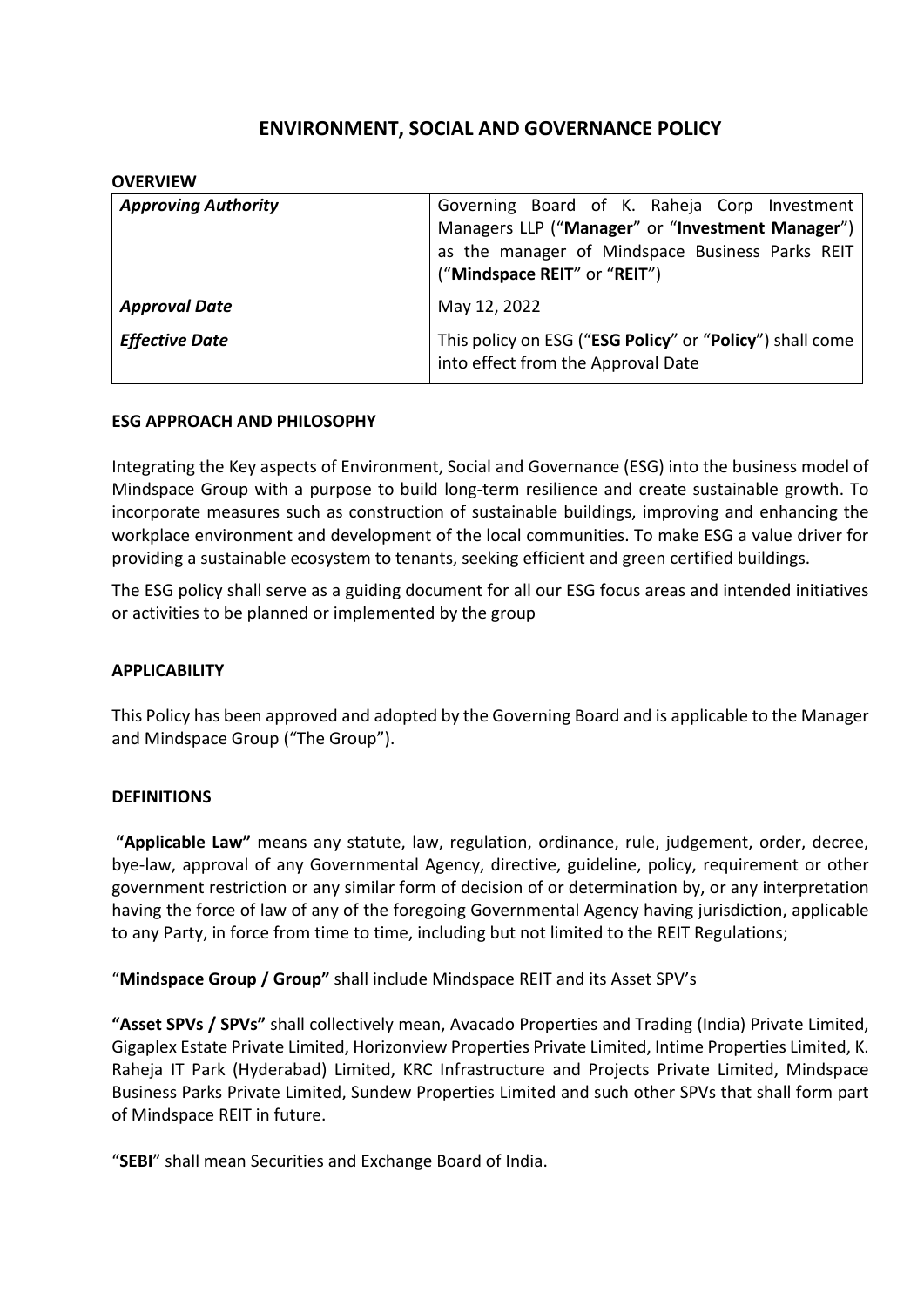### **ESG FRAMEWORK AND FOCUS AREAS**

The ESG framework aligns with the Group's purpose of building an eco-system that prioritizes environmental wellbeing, societal development and mainstreaming the principles of rightful business conduct. Under the framework, the Group has identified key strategic pillars that have material impact on its value creation abilities and has set targets against which the progress can be measured. The Pillars are the cornerstones of the ESG Strategy.

- A. Resource Conservation and Efficiency
- B. Employee and Community Relations
- C. Responsible Business Conduct

To progress on our committed ESG purpose, The Group has outlined the key focus areas to implement meaningful initiatives that ensure sustainable value for all our stakeholders.

- 1. Carbon Neutral Operations
- 2. Futuristic Buildings
- 3. Human capital development
- 4. Community and Tenant Relationship
- 5. Health & Safety
- 6. Human Rights & Ethical Conduct
- 7. Responsible Portfolio
- 8. Responsible Sourcing and Supplier Engagement

# **A. Resource Consumption and Efficiency**

Mindspace REIT aspires to ensure minimum harm to the environment with focus on resource conservation and efficiency. In order to adapt to climate change, prevent pollution and protect and enhance biodiversity, the company recognizes that the adoption of sustainable practices is of utmost importance. The Group shall strive to align its business practices to procure and use resources sustainably to mitigate and protect depletion of natural resources.

In pursuance of our aim towards resource conservation and efficiency, the Group shall identify focus areas with a range of actions and improvements to deliver the objective.

As part of its efforts towards using resources sustainably, the Group has laid out this policy to exhibit its commitment to resource conservation and efficiency. This policy is maintained and supported by targeting the following key objectives and aspects.

# **1. Efficient use of energy**

In line with 'SDG 7: Affordable and Clean Energy', 'SDG 12: Responsible Consumption and Production' and our core values of 'Efficiency and Excellence', the Group's aim is to gain detailed understanding of the nature and scale of energy consumed at all its assets and take measures to improve energy efficiency. To do this the Group shall monitor the amount of energy it is consuming, the sources of the energy, on a regular basis. The Group shall develop programs to minimize energy consumption and maximize the efficiency as also explore renewable sources of energy.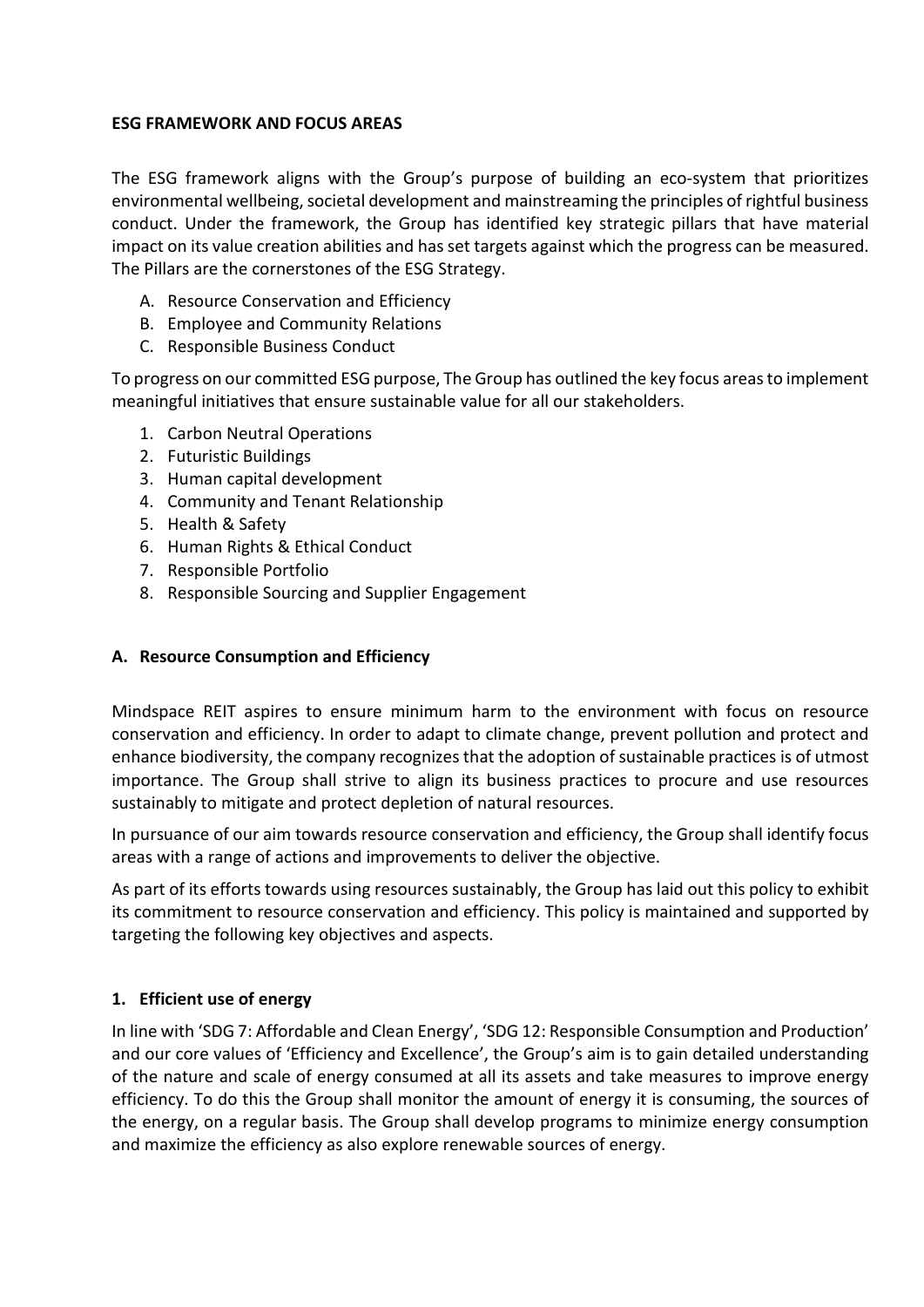# **2. Adapting to climate change risks**

In line with 'SDG 13: Climate Action', the Group shall endeavor to undertake materiality assessment periodically to identify critical risks and new opportunities for the long-term sustainability of its business. The Group shall also monitor potential risks and opportunities presented by climate change and formulate mitigating strategies. The Group shall use economically viable efforts to manage those risks in a way that supports the allocation of resources in coherence with environmental priorities for risk management.

# **3. Carbon Neutral Operations**

In line with SDG 7: Affordable and Clean Energy' and 'SDG 9: Industry Innovation and Infrastructure', The Group shall strive to promote efficient use of natural resources and adopt measure towards building resilience. The Group shall aim to reduce our energy consumption and emissions to progress towards carbon neutral operations. The Group shall focus on enhanced energy efficiency, emission reduction measures and increased use of renewable energy.

### **4. Bio-diversity conservation**

In line with 'SDG 14: Life Below Water', The Group shall take measures to protect and encourage biodiversity given to its importance to the society. The Group shall aim to create awareness about biodiversity amongst relevant stakeholders.

### **5. Waste management**

The Group shall efficiently manage the waste produced at its assets and identify programs to prevent or minimize waste generation in the first place. The Group also aim to explore new opportunities to reuse and recycle waste created at our assets. The Group believes in the 3Rs principle - reduce, reuse and recycle from the construction stage to occupancy and beyond.

# **6. Futuristic buildings**

In line with 'SDG 9: Industry Innovation and Infrastructure', the Group is committed to transform the way its buildings are designed, constructed, and operated through the lens of sustainability. The Group shall strive to design and build assets which are resource efficient. The Group shall demonstrate high standards of design, construction, and operation for sustainable structures.

# **7. Water Stewardship**

The Group shall work towards minimizing water demand by maximizing the efficiency of water use. To achieve this, the Group shall understand the nature and scale of water use at its asset and explore opportunities to re-use water. The Group shall also explore alternative sources of water to reduce negative impacts on the wider community.

# **B. EMPLOYEE AND COMMUNITY RELATIONS**

At Mindspace Group stakeholder wellbeing at every level is of paramount importance as it directly affects the functioning of the organization. The overall aim of the Group is to ensure wellbeing of the occupants through an integrated planning process that includes universal design, indoor visual, thermal & acoustic comfort, biophilic design & healthy green materials.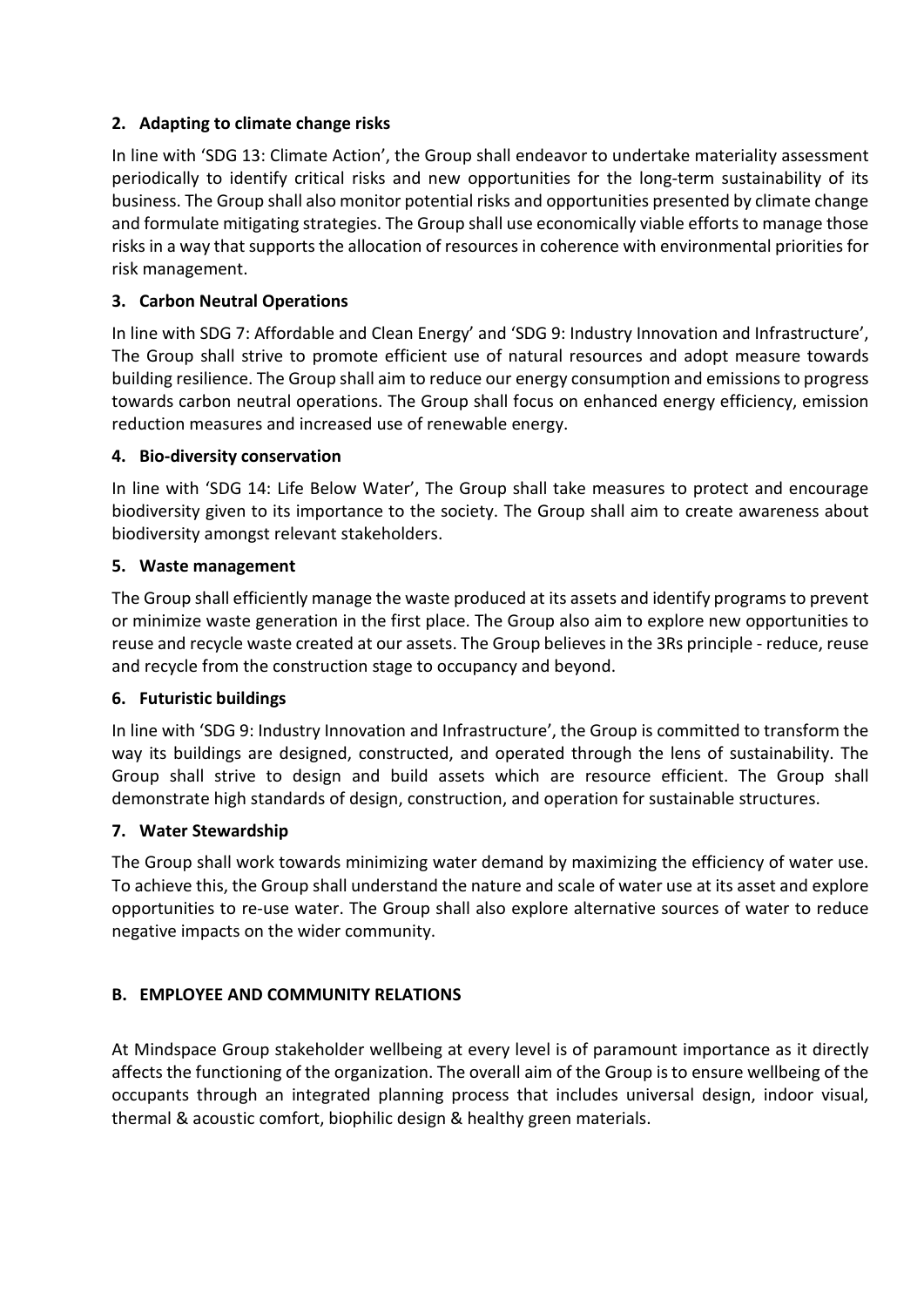The Group shall align its objectives in a manner where construction workforce's welfare is well taken care of in terms of health and safety. The Group shall build and keep good relationships with the community based on transparent and collaborative conversations, providing communication channels and building permanent relationships based on trust. The Group shall aim to improve life quality of the community, by promoting the development of innovative and sustainable projects that have a social impact.

This objective is maintained and supported by targeting the following key aspects:

# **1. Human Capital Development**

In line with SDG 8: Decent Work and Economic Growth, The Group shall aim to enable all its employees to create the career they want by being a trusted partner in their professional and personal growth. It aims to support learning and engagement initiatives that shall help in strengthening its culture and drive growth. The Group shall provide expertise and resources designed to help colleagues thrive at the Group and in their life outside it.

# **2. Employee Engagement**

In line with the Group's value of Collaboration: Work as One, The Group is committed towards building a high-performance work environment characterized by high levels of employee engagement. Where practicable, employees shall be consulted over key aspects of the management of their working life and their involvement and feedback shall be taken on board and seen as a prerequisite for the successful implementation of initiatives.

This includes aspiring to:

- I. Seek inputs from employees on important initiatives that impact their role and work environment;
- II. Seek employee views on a regular basis;
- III. Provide psychological counselling and wellness solutions that help employees deal with various work-life challenges like stress, anxiety, parenting, relationship issues, etc.
- IV. Collaborate on the development of business and individual objectives;
- V. Carefully consider employee feedback and where appropriate act on suggestions offered and/or concerns raised; and
- VI. Provide mechanisms for the investigation and resolution of grievances;
- VII. In this regard, the Group have an employee assistance program called as Reach Out towards employee mental health wellbeing.

# **3. Equal opportunities**

In line with SDG 5: Gender Equality and SDG 10: Reduced Inequalities, the Group is committed to provide equal opportunities in employment and to avoid unlawful discrimination in employment thereby treating all its employees, workers, job applicants with equality to ensure a work environment which is free from discrimination, where everyone can achieve their potential. No employee or potential employee shall receive less favorable treatment because of a protected characteristic, namely:

- $\checkmark$  Age
- $\checkmark$  Disability
- $\checkmark$  Gender
- $\checkmark$  Marriage or civil partnership
- $\checkmark$  Pregnancy and Maternity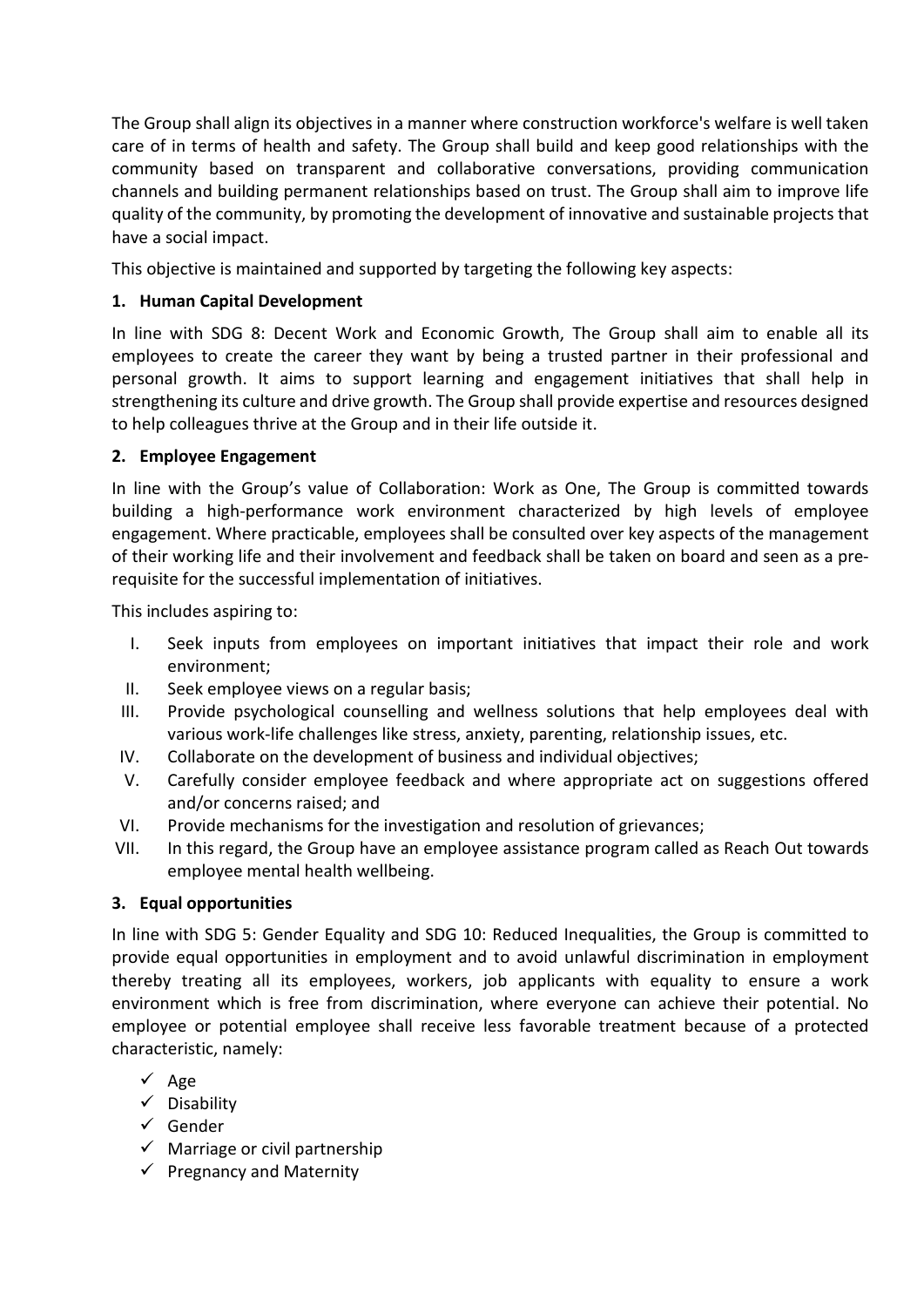- $\checkmark$  Race, colour, nationality, ethnic or national origins
- $\checkmark$  Religion or belief

### **4. Employee health and safety**

In line with SDG 3: Good-health and wellbeing, the Group ensures maximum safety of construction workforce keeping high safety standards. The Group shall align its functioning along robust safety management systems as employee safety is of paramount concern. The Group shall focus on improving the health and safety of its people across various assets by:

- $\checkmark$  Prioritizing safety in all operations and in the communities, The Group serve implementing an Environmental, Health & Safety Management System Manual, focusing on preventing incidents from all our activities, products and services
- $\checkmark$  Ensuring good indoor air quality in our business parks and commercial spaces
- $\checkmark$  Implementing deep cleaning and sanitization of the facilities on our premises

### **5. Community Initiatives**

In line with SDG 11: Sustainable Cities and Communities, The Group endeavors to invest in enhancing the quality of life of its communities. The Group believes in integrating its business values and operations to meet the expectations of its stakeholders. The prime aim of the Group is to actively contribute to the social and economic development of the communities in which it operates.

The Group shall strive to take collective actions along with the local communities to generate solutions to common problems prevalent in the society. Its programs shall take into consideration the wholesome development of the communities. The Group shall aim to touch more lives and empower them through education. In this regard, its programs shall focus on providing quality education to marginalized children, development of specially-abled children, providing nutrition support to the students.

### **C. RESPONSIBLE BUSINESS CONDUCT**

The Group believes in continuous improvement and working to promote harmony with the society and natural environment. The Group values its responsibility as an enabler for sustainability through the Group's functionality and the social initiatives it has commenced over the time. In its endeavor towards sustainability the Group has integrated all the three aspects i.e. environment, social and governance as the core basis without compromising its future. The Group continuously thrusts sustainability in its offerings by combining economic success, social responsibility and environmental protection in its business operations.

The Group is committed to the high standards of ethical conduct and integrity in its business activities. It is also committed to respect the basic rights of all stakeholders that it encounters through its services, contracts, investments, and other business operations across the globe. The Group respects the rights of its customers, employees, suppliers and the community, in accordance with its human resource policies, Code of Conduct and all applicable laws and regulations. The Group institutes sound human rights practices within, and outside its operations that supports responsible corporate citizenship. This policy is aimed to express its commitment to do business with ethical values and embrace practices that support human rights in its business operations.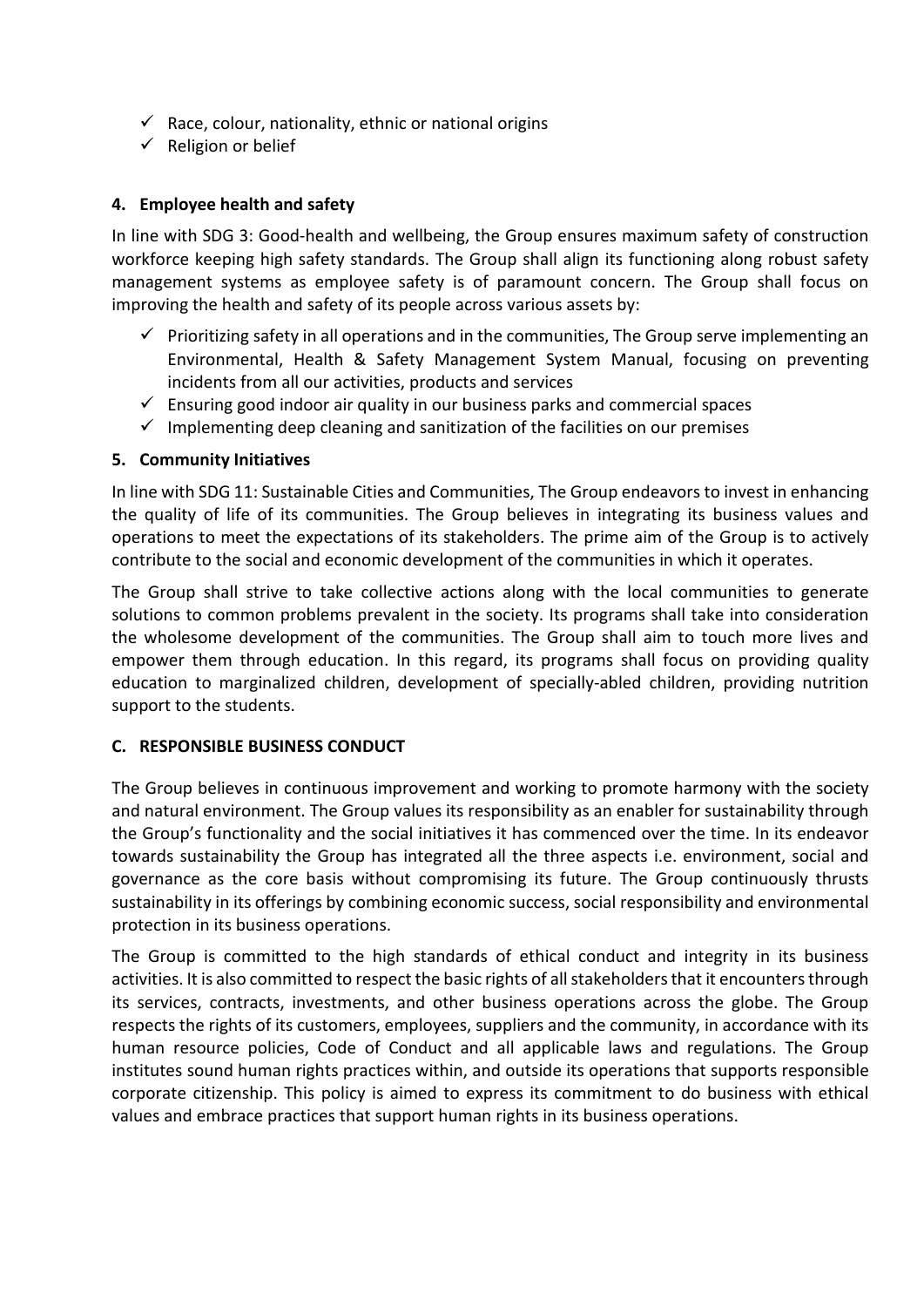As part of its efforts towards a responsible business venture, the Group has established this policy to exhibit its commitment to sustainable value chain. This policy is maintained and supported by targeting the following key objectives and aspects.

# **1. Equal opportunity and non-discrimination**

In line with 'SDG 5: Gender Equality and SDG 10: Reduced Inequalities', the Group values and advances the diversity and inclusion of the people they engage and work with, wherein all employees, including potential candidates can compete in a fair, open and transparent environment. The Group shall foster a positive work culture by ensuring that there is no discrimination based on gender, ethnicity, religion, disability, or race. Merit in qualification, performance and capability form the sole criteria for selection.

# **2. Responsible Sourcing and Supplier Engagement**

In line with 'SDG 12: Responsible Consumption and Production', The Group shall endeavor to promote responsible sourcing which delineates itssupply chain and procurement choices of products and services. The Group shall play its part in reducing adverse environmental impacts, promoting human rights, health, safety and ethical behavior thus enabling responsible supplier growth. The Group ensure active engagement with its suppliers to deliver responsible and sustainable supply chain outcomes in the provision of services and products across its portfolio.

# **3. Safe, Secure and Harassment-free workplace**

In line with 'SDG 3: Good Health and wellbeing', the Group is committed to providing a work environment free from all forms of harassment, whether physical, verbal or psychological. Employees have the right to freedom of opinion and expression. The Group shall strive to systemize health and safety processes, with special focus on aspects such as women's safety, assistance to persons with disability, emergency response and preventive health & safety measures.

# **4. Freedom of association**

In line with our value: 'collaboration – work as one', the Group respects the right of employees to exercise their lawful right of freedom of association.

# **5. Prohibition of child labour and forced labour**

In line with our values – 'Integrity and Responsibility', the Group is committed to prevent all forms of child labour and forced labour including bonded labour, slavery and human trafficking.

# **6. Data privacy**

The Group is committed to protect the data privacy of employees, customers and suppliers. It does not disclose information to third parties without explicit consent of its stakeholders, unless required by law to do so. The Group is very much aligned to its values 'Integrity and Responsibility', to foster a safe, secure and responsible business ecosystem.

# **7. Grievance mechanism**

In line with its values – 'Customer Centricity and Responsibility', the Group is committed to prevent any human rights violation and provides all its employees, customers and suppliers round-the-clock access to raise grievance and report any breach confidentially and anonymously.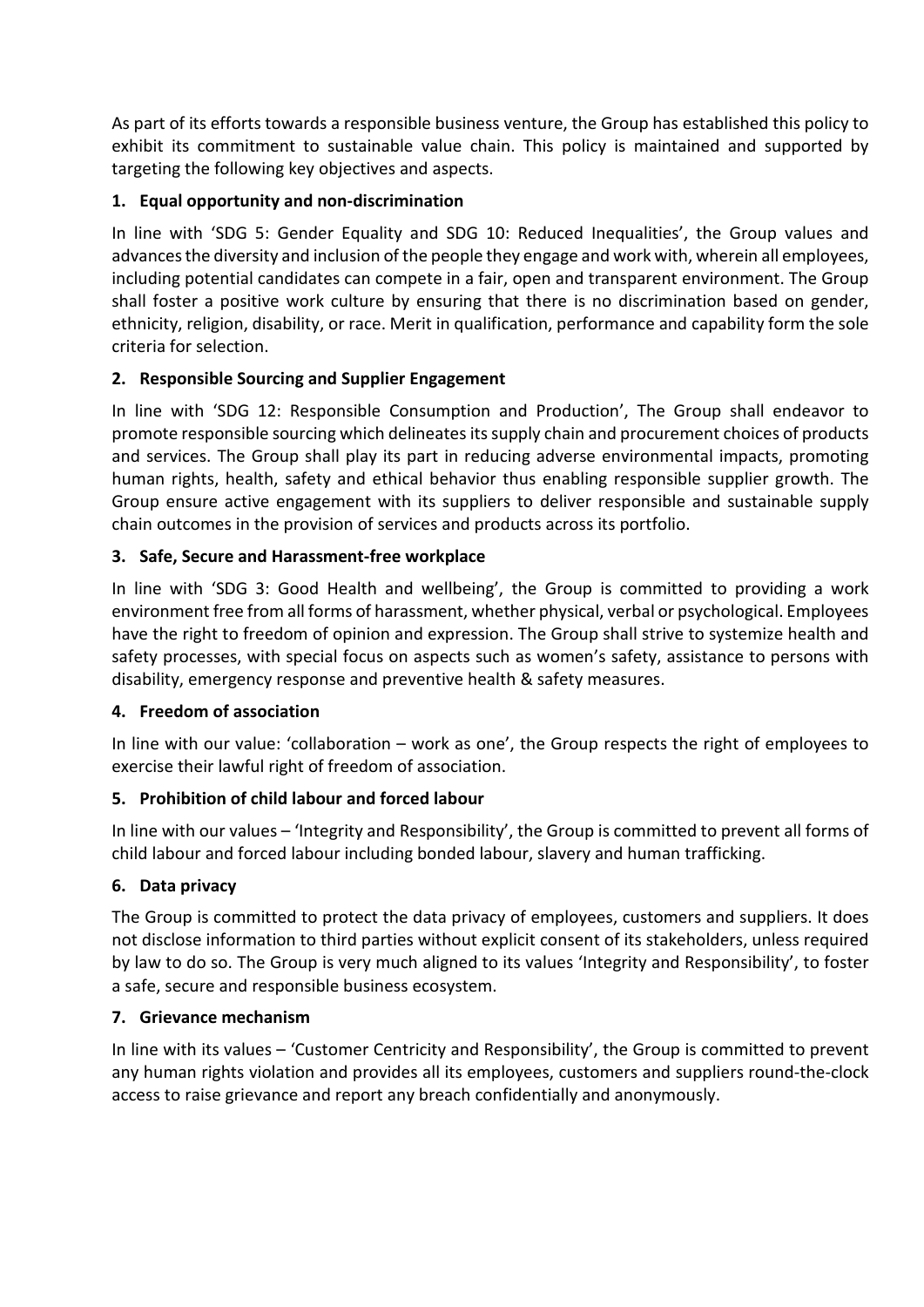# **8. Responsible Portfolio**

As an emerging leader in the realty industry and to further fortify its portfolio, The Group believes in integration of measures such raising green loans, etc. as part of its strategic financial transactions which are environmentally and socially responsible.

# **9. Tenant Relationship**

Customer centricity being one of its core values, the Group's portfolio comprises of high-quality office assets which are designed to offer delightful tenant experience. Its aim is to build a symbiotic ecosystem for all through tenant retention, expanding footprint of existing tenants and new tenant addition along with exploring strategic opportunities to enhance our footprint.

### **10. Third-Party Representation**

Without prior permission from the Group, Suppliers are not permitted to represent the Group or utilize its brands. Third parties and their personnel who are allowed to represent Mindspace Group shall adhere to the non-disclosure agreement that they must sign.

### **11. Insider Trading Prohibition:**

The Suppliers and their personnel shall not use or enable anyone to use any material or non-publicly disclosed information for trading of Mindspace REIT's securities.

# **12. Integrity, Fraud & Corruption**

The Group shall ensure that applicable anti-bribery & anti-corruption laws are adhered to and complied with. It shall neither receive nor make any illegal payments or provide comparable benefits that are intended to obtain uncompetitive favors for the conduct of its business. The Group shall not allow or ignore signs of someone acting on behalf, paying or receiving any bribe, kickback or facilitation payment.

### **13. Evaluation of Suppliers**

The Group has established certain supplier expectations for compliance with the Code. It shall continue to evaluate Suppliers considering their capacity to achieve the Code's objectives and expectations. Where appropriate, the Group shall assist Suppliers in establishing best practices to meet and surpass the Code's standards.

### **14. Community Development**

The Group shall aligning its policies, processes and activities with its commitment to respect human rights, including those that apply to labor practices, engagement with indigenous peoples, land acquisition, supply chain, and security management. Developing goodwill, creating sustainable employment and stimulating economic opportunities in the communities that host its activities.

# **15. Customer Satisfaction**

The Group shall be fair and equal in all its interactions with the customers and value chain partners. It shall work to ensure that its facilities are inclusive and accessible for its customers and other stakeholders, and make necessary accommodations based on unique needs and circumstances

### **16. Labor standards and working conditions**

The Group is committed to providing everyone with a safe and healthy workplace. It shall focus on inculcating a culture of awareness surrounding health and safety.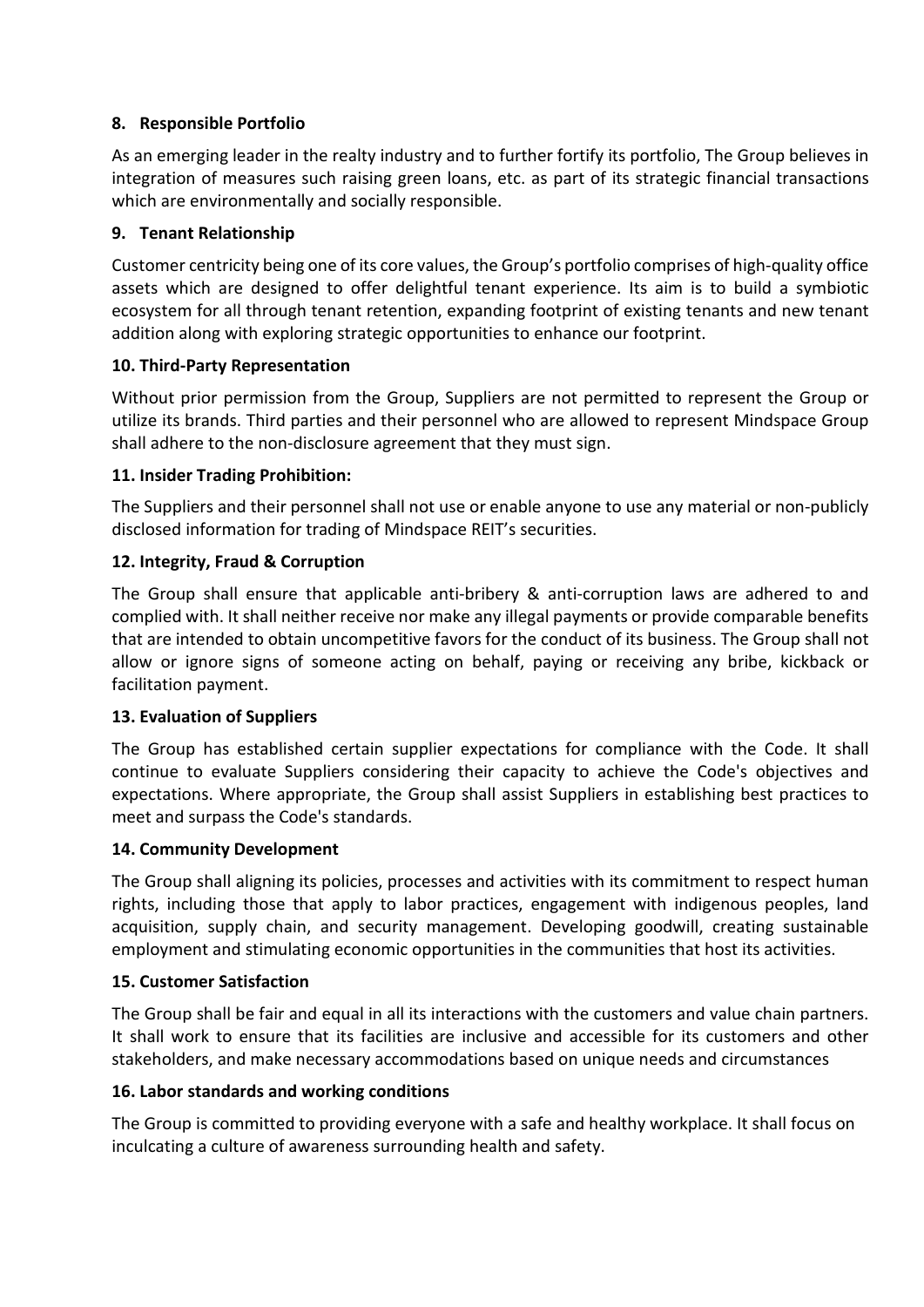### **17. Social enterprise partnering**

The Group shall align its policies, processes, and activities with its commitment to respect human rights, including those that apply to labor practices, engagement with indigenous people, land acquisition, supply chain, and security management. Where appropriate, it shall work with its contractors, suppliers and other organizations to adopt its Sustainable Business Framework and to encourage and support the development of equivalent management systems.

### **Review & Governance**

This policy shall be reviewed periodically for its suitability and updated as necessary. The Group has developed a cross functional ESG governance framework, which is especially responsible for identifying, developing and monitoring the ESG efforts.

### **Reporting Framework**

The Group shall prepare the Sustainability Report as per the global standards like GRI, IIRC or such other standard as it deems appropriate and shall adhere to the sustainability guidelines mandated by SEBI. Further it shall also strive to adhere to the emerging standards and incorporate them as it may be deemed fit.

Further, the Group shall assure the data disclosed is as per global assurance standards (AA1000 or equivalent ISAE 3000) enhance accuracy and transparency.

### **Amendment**

This Policy shall stand amended to the extent of any change in Applicable Law, including any amendment to the REIT Regulations, without any action from the Manager. The Governing Board of the Manager reserves the right to amend or modify this Policy in whole or in part.

Approved at the meeting of Governing Board of K Raheja Corp Investment Managers LLP (acting as the Manager to Mindspace Business Parks REIT) held on May 12, 2022

**For and on behalf of K Raheja Corp Investment Managers LLP (acting as the Manager to Mindspace Business Parks REIT)**

**Vinod Rohira** Preeti Chheda

**Chief Executive Officer Chief Financial Officer**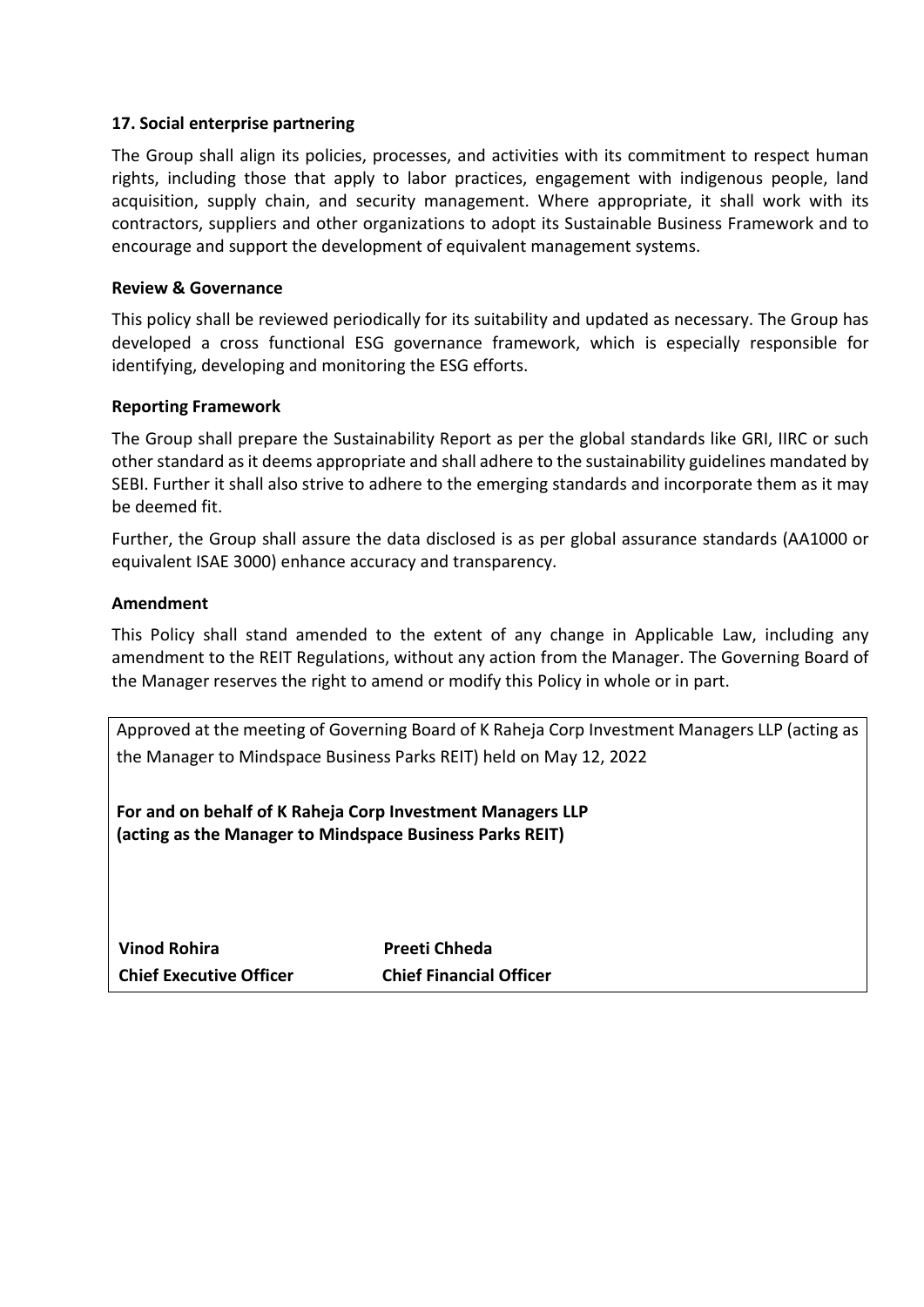### **HUMAN RIGHTS POLICY**

#### **OVERVIEW**

| <b>Approving Authority</b> | Governing Board of K. Raheja Corp Investment            |
|----------------------------|---------------------------------------------------------|
|                            | Managers LLP ("Manager" or "Investment Manager")        |
|                            | as the manager of Mindspace Business Parks REIT         |
|                            | ("Mindspace REIT" or "REIT")                            |
| <b>Approval Date</b>       | May 12, 2022                                            |
| <b>Effective Date</b>      | This policy on Stakeholder Engagement ("Human           |
|                            | Rights Policy" or "Policy") shall come into effect from |
|                            | the Approval Date                                       |

#### **OBJECTIVE**

Mindspace Group is committed to conduct its business with social responsibility and in compliance with highest standards of business ethics. Organisation recognises the need to continuously impact society and environment, positively through its business endeavours. It upholds and protects human rights and personal security that is free from harassment or misuse of any kind. It promotes safe, clean and healthy workplace and living environment.

Its commitment entails respecting human rights and seeking to avoid involvement in human rights abuses, identifying, assessing, and minimising potential adverse impacts through due diligence and management of issues, and resolving grievances from affected stakeholders effectively.

#### **DEFINITIONS**

"**Mindspace Group / Group"** shall include Mindspace REIT and its Asset SPV's

**"Asset SPVs / SPVs"** shall collectively mean, Avacado Properties and Trading (India) Private Limited, Gigaplex Estate Private Limited, Horizonview Properties Private Limited, Intime Properties Limited, K. Raheja IT Park (Hyderabad) Limited, KRC Infrastructure and Projects Private Limited, Mindspace Business Parks Private Limited, Sundew Properties Limited and such other SPVs that shall form part of Mindspace REIT in future.

#### **APPLICABILITY**

This Policy has been approved and adopted by the Governing Board and is applicable to the Manager and Mindspace Group ("The Group").

#### **REVIEW & GOVERNANCE**

This policy draws on the strengths of various international human rights frameworks (Refer Annex A), which guide us on best practices to respect and support all our stakeholders. The Group remains committed to building on its current policies and practices to remain responsive to its dynamic organizational environment and any emerging expectations of our stakeholders. This policy shall be reviewed periodically for its suitability and updated as necessary.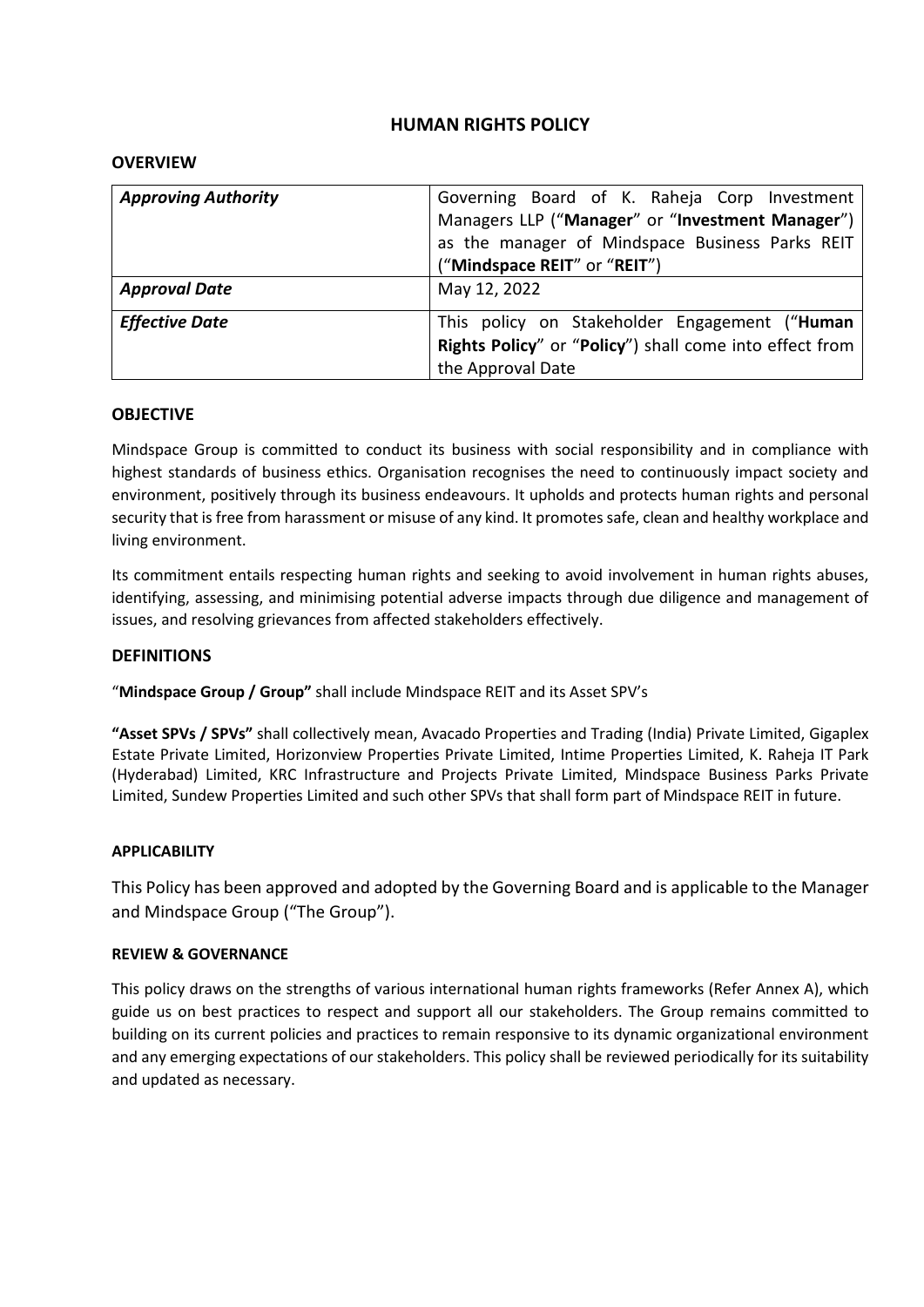#### **COVERAGE**

#### **A. Diversity and Inclusion**

The Group respects and promotes diversity and inclusion. It strives to create a culture that is equitable with respect to every individual's life journey, and where every individual can thrive in an environment that fosters inclusion. It shall not tolerate discrimination or harassment of any kind because of race, religion, colour, national origin, ethnicity, sex, sexual orientation, gender identity, gender expression, age, disability, veteran status, marital status, genetic information, or any other legally protected characteristic, while providing opportunity and remuneration to its employees. Qualifications, performance, skills, and experience serve as the foundation for recruitment, hiring, placement, development, training, remuneration, and advancement at the Group.

#### **B. Safe and Healthy Workplace**

The safety and health of its employees is of paramount importance. The policy is to provide a safe and healthy workplace and comply with applicable safety and health laws and regulations, as well as internal requirements. The Group works to provide and maintain a safe, healthy, and productive workplace, in consultation with its associates, by addressing and remediating identified risks of accidents, injury, and health impacts.

#### **C. Workplace Security**

The Group is committed to maintaining a workplace that is free from violence, harassment, intimidation, and other unsafe or disruptive conditions due to internal and external threats. Security safeguards for associates are provided, as needed, and are maintained with respect for associate privacy and dignity.

#### **D. Forced Labour and Human trafficking**

The Group prohibits the use of all forms of forced labour, including prison labour, indentured labour, bonded labour, military labour, modern forms of slavery, and any form of human trafficking. Additionally, we are committed to complying with all applicable child labour laws;

#### **E. Employee renumeration, Work Hours, Wages, and Benefits**

The Group compensates employees competitively relative to the industry and local labour market. It works to ensure full compliance with applicable wages, work hours, overtime, and benefits laws. It is committed to complying with applicable labour and employment laws;

#### **F. Freedom of Association**

The right to freedom of association is proclaimed in the Universal Declaration of Human Rights. The Group supports freedom of association and the rights of its workers to lawfully and peacefully associate, organize and bargain collectively. In compliance with the law, the organization will continue to protect workers' ability to form and join a trade union of their choosing without fear of intimidation or retaliation.

#### **G. Training and Reporting for Associates**

The Group strives to create workplaces in which open and honest communications among all employees are valued and respected; Through training initiatives, the organization shall continue to raise awareness among employees and associates about the importance of adhering to workplace practices. Employees are accountable for adhering to the Company's environmental, health, and safety policies.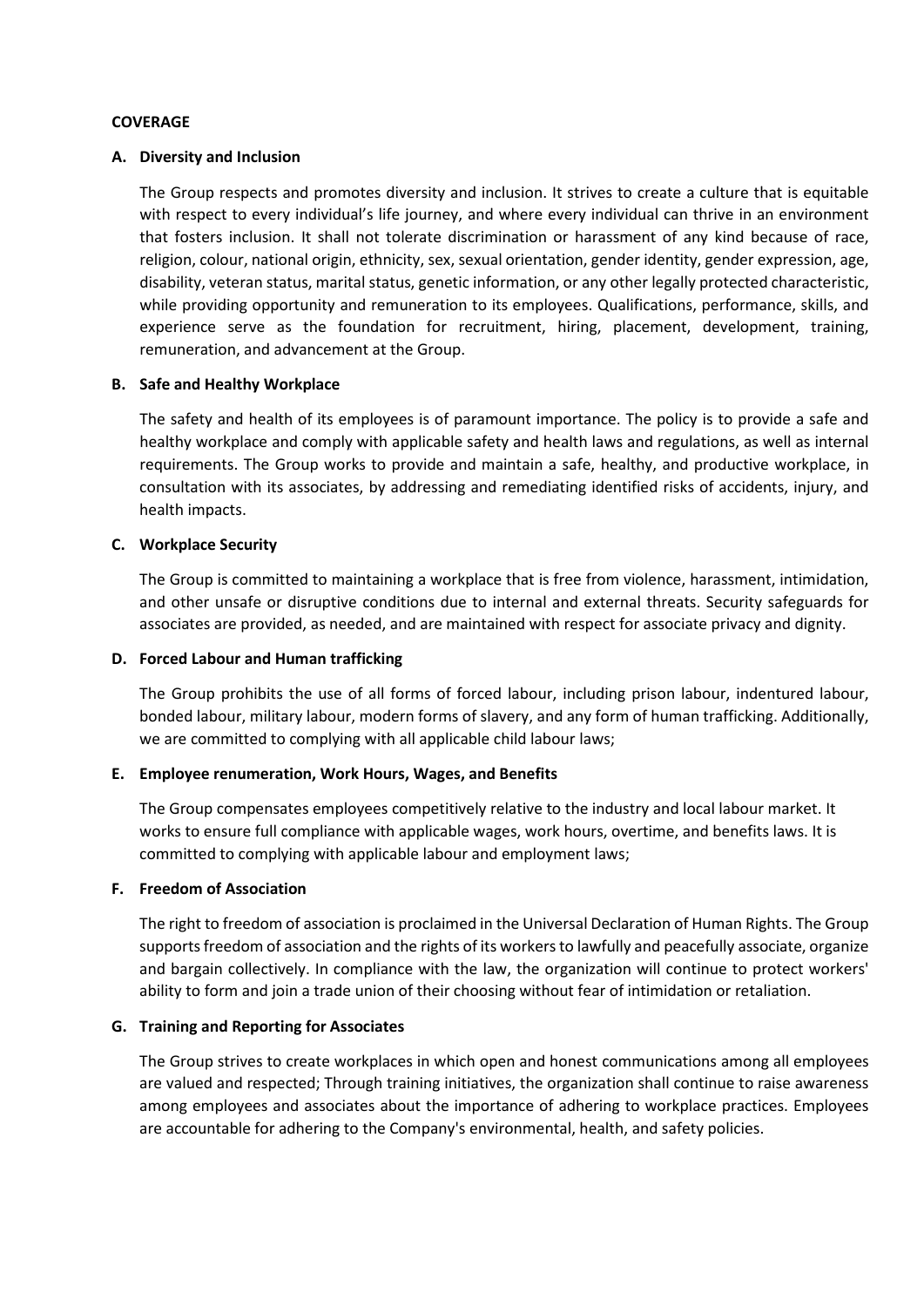#### **H. Subcontracting**

The Supplier shall not use any subcontractor in connection with any Mindspace Group's business unless the subcontractor agrees to its terms and conditions. Prior to the start of work, the Supplier must submit a declaration to the Group, along with a list of subcontractors. Any changes in subcontracting must be immediately reported to the Group;

#### **I. Consultation and Feedback**

All relevant stakeholders will be consulted on a periodic basis to seek feedback. Additionally, any grievances related to violations of human rights can be reported at appropriate levels. To encourage reporting of observed violations of this policy, confidentiality to the extent reasonably possible within the objectives of this policy shall be maintained. The Group shall not discharge, demote, suspend, threaten, harass or in any other manner discriminate against, such an officer or employee in the terms and conditions of his or her employment. Any person who participates in any such retaliation is subject to disciplinary action, including termination.

#### **AMENDMENT**

The Governing Board of the Manager reserves the right to amend or modify this Policy in whole or in part.

| Approved at the meeting of Governing Board of K Raheja Corp Investment Managers LLP |
|-------------------------------------------------------------------------------------|
| (acting as the Manager to Mindspace Business Parks REIT) held on May 12, 2022       |

**For and on behalf of K Raheja Corp Investment Managers LLP (acting as the Manager to Mindspace Business Parks REIT)**

| <b>Vinod Rohira</b>            |  |
|--------------------------------|--|
| <b>Chief Executive Officer</b> |  |

**Preeti Chheda Chief Financial Officer**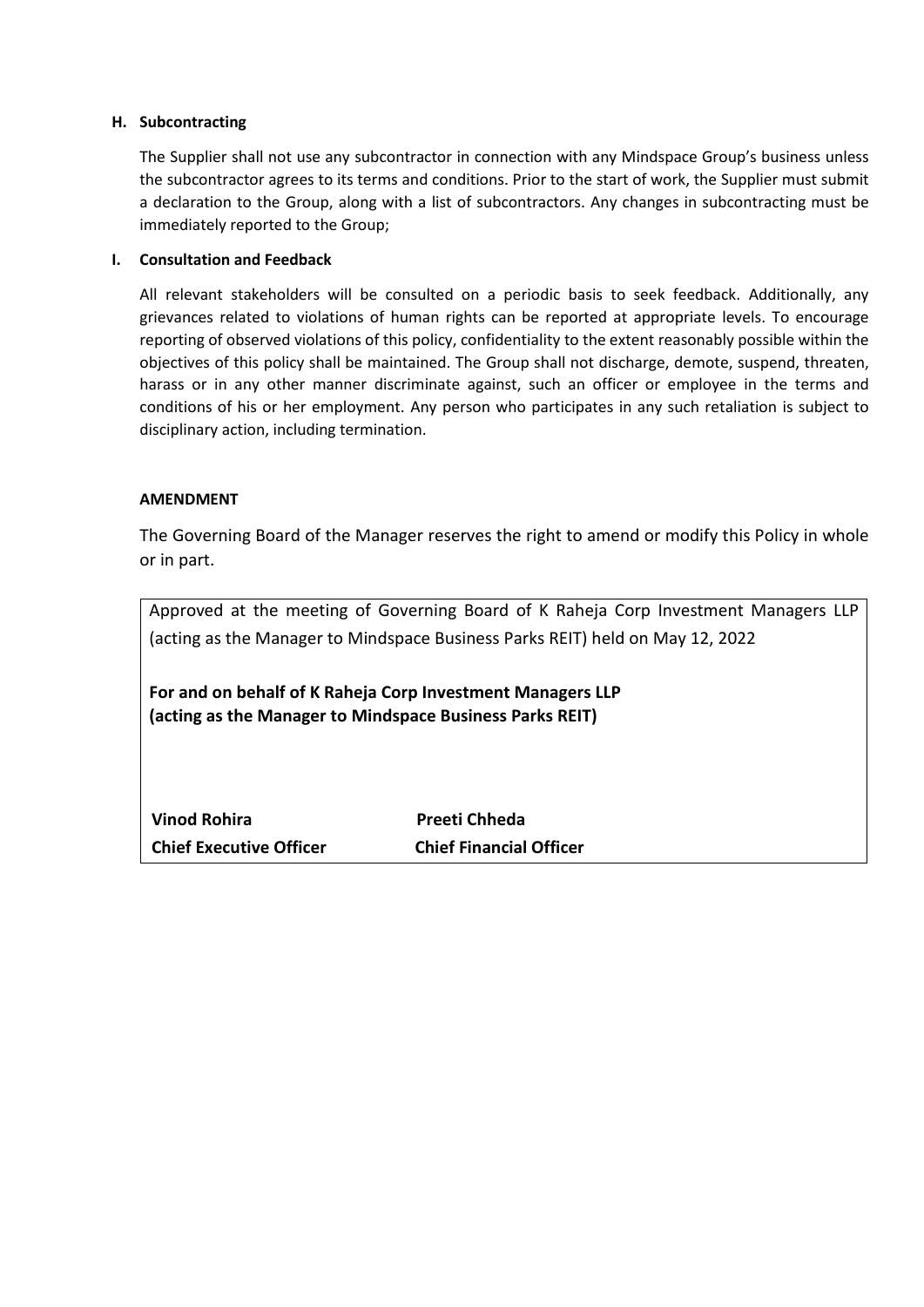### **Annexure A**

#### **Reference Frameworks**

- 1. The OECD Guidelines for Multinational Enterprises
- 2. ILO Declaration on Fundamental Principles and Rights at Work
- 3. United Nations Global Compact Principles
- 4. United Nations Guiding Principles on Business and Human Rights
- 5. Universal Declaration of Human Rights
- 6. International Covenant on Civil and Political Rights
- 7. United Nations Convention on the Elimination of Discrimination against Women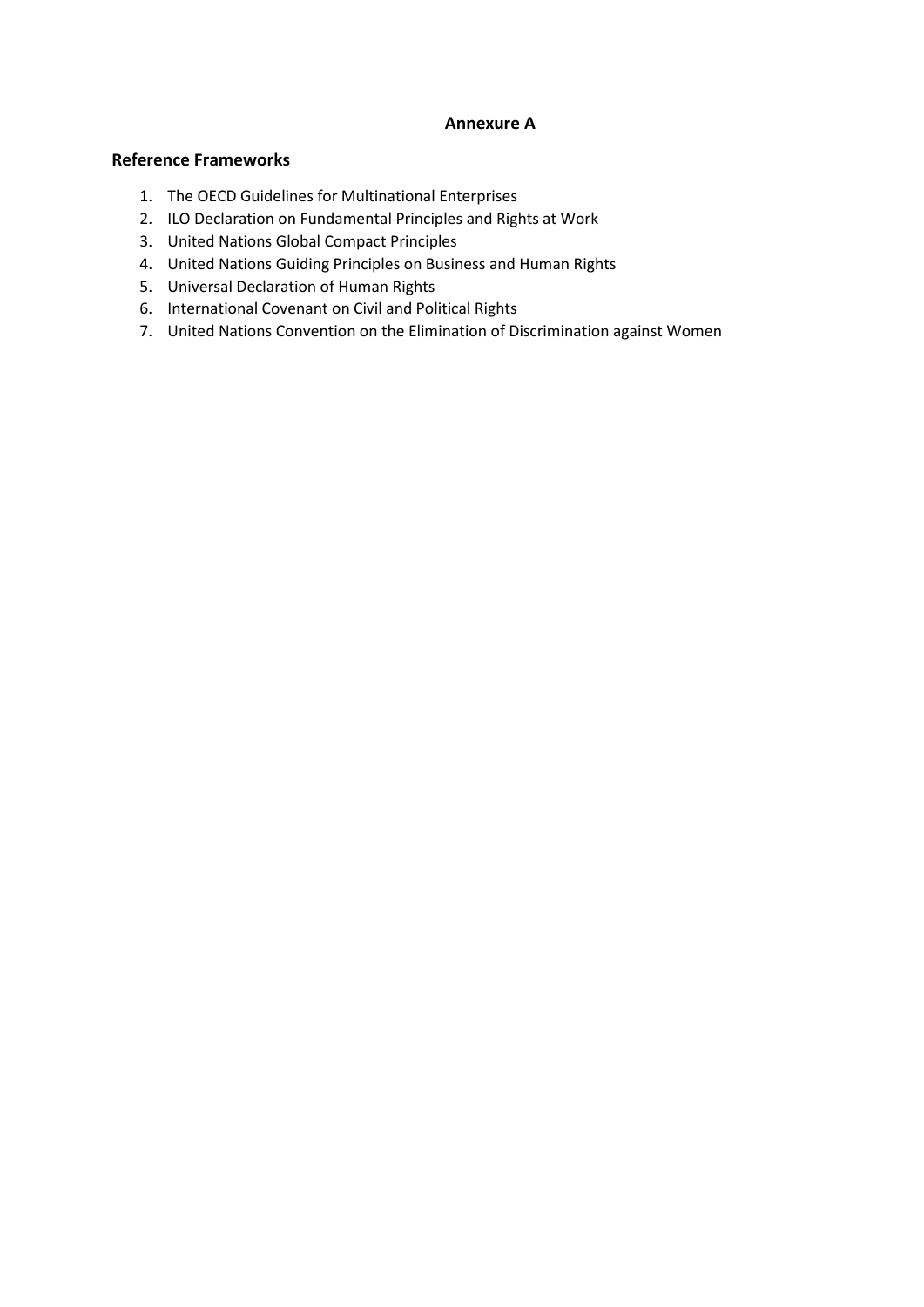### **STAKEHOLDER ENGAGEMENT POLICY**

#### **OVERVIEW**

| <b>Approving Authority</b> | Governing Board of K. Raheja Corp Investment           |
|----------------------------|--------------------------------------------------------|
|                            | Managers LLP ("Manager" or "Investment Manager")       |
|                            | as the manager of Mindspace Business Parks REIT        |
|                            | ("Mindspace REIT" or "REIT")                           |
| <b>Approval Date</b>       | May 12, 2022                                           |
| <b>Effective Date</b>      | This policy on Stakeholder Engagement ("Stakeholder    |
|                            | Engagement Policy" or "Policy") shall come into effect |
|                            | from the Approval Date                                 |

#### **OBJECTIVE**

Mindspace Group believes stakeholder engagement is a key element to connect with its stakeholders & partners to understand their needs, maintaining social legitimacy, improving credibility and building their trust. Along with the changing of the society, environment, and business conditions, groups of stakeholders are more complicated and carry higher expectations of fair treatment and demand participation in the expression of opinions, process of decision-making, and governance of affected issues. The engagement of stakeholders is thus more important than ever.

#### **DEFINITIONS**

"**Mindspace Group"** shall include Mindspace REIT and its Asset SPV's

**"Asset SPVs / SPVs"** shall collectively mean, Avacado Properties and Trading (India) Private Limited, Gigaplex Estate Private Limited, Horizonview Properties Private Limited, Intime Properties Limited, K. Raheja IT Park (Hyderabad) Limited, KRC Infrastructure and Projects Private Limited, Mindspace Business Parks Private Limited, Sundew Properties Limited and such other SPVs that shall form part of Mindspace REIT in future.

#### **APPLICABILITY**

This Policy has been approved and adopted by the Governing Board and is applicable to the Manager and Mindspace Group ("The Group").

### **STAKEHOLDER IDENTIFICATION AND ENGAGEMENT**

Mindspace Group identifies its stakeholders as groups and individuals, who can influence or/ are impacted by its operations/ activities, change in technology, regulations, market and societal trends either directly or indirectly which comprise of communities, employees, supply chain partners, customers, investors, regulators and civil society organisations across all the organization.

It commits to engage openly and authentically with its stakeholders to enhance co-operation and mutual support for sustainable relationship. To achieve this, the Group shall

 Conduct the business operations/ activities with integrity and values enhancing sustainability by identifying current business trends and potential opportunities; working in partnership on future challenges by maintaining positive legal requirements and its Sustainability Framework;